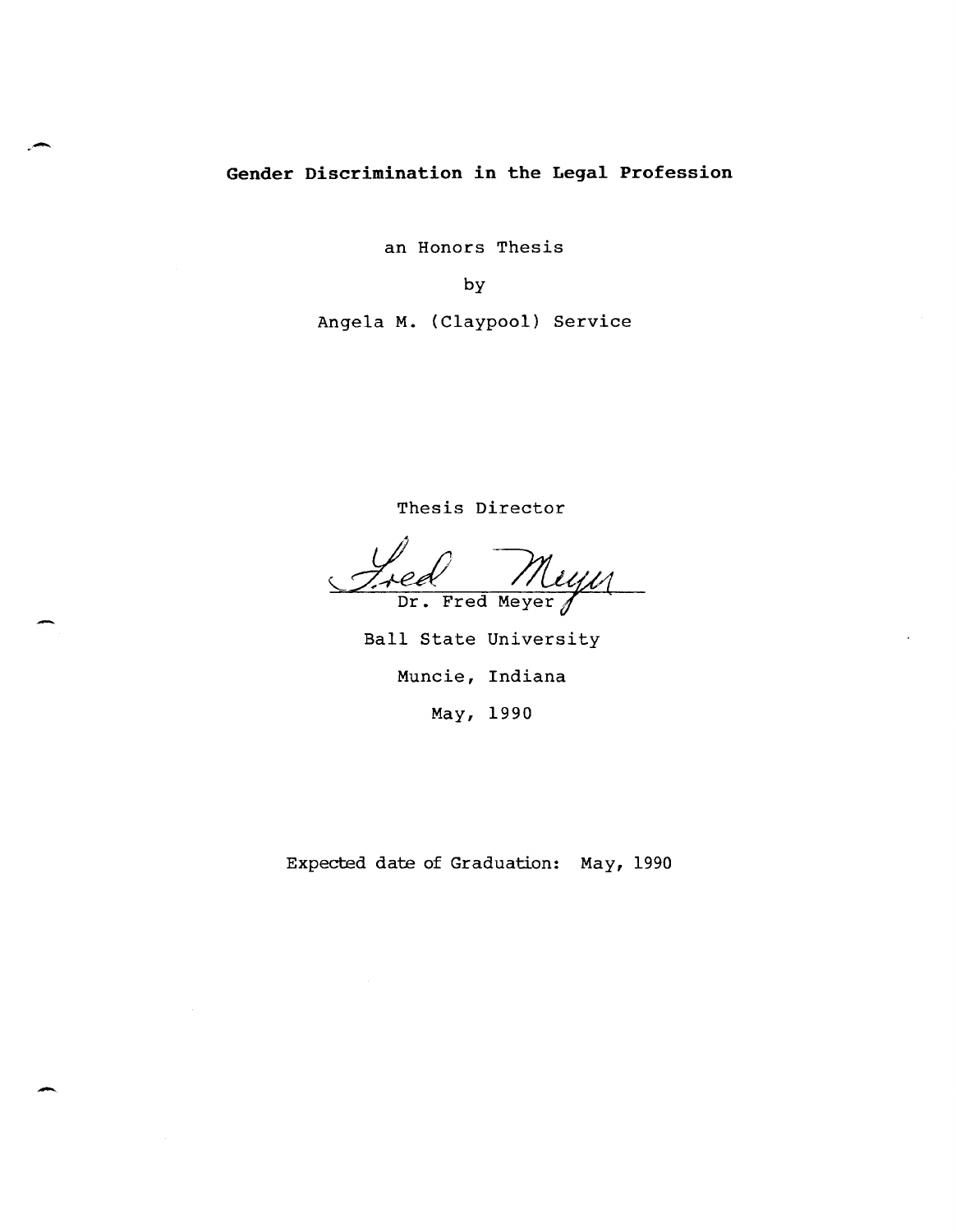$S_{\rho}C_{\rho}$ <sup>1</sup> '11',e~IS *l..D*   $2489$ ./H I qqo  $.547$ 

,-

-

#### GENDER DISCRIMINATION IN THE LEGAL PROFESSION

In an 1873 Supreme Court opinion, Justice Joseph Bradley wrote:

... the civil law, as well as nature herself, has always recognized a wide difference in the respective spheres and destinies of man and woman. Man is, or should be, woman's protector and defender. The natural and proper timidity and delicacy which belongs to the female sex evidently unfits it for many of the occupations of civil life. The constitution of the family organization, which is founded in the divine ordinance, as well as the nature of things, indicates the domestic sphere as that which properly belongs to the domain and functions of womanhood.

Bradwell v. State of Illinois, 83 u.S. 442 (1873). The case involved Myra Bradwell's fight to become a practicing attorney in the state of Illinois when state law excluded married women from practicing law. Mrs. Bradwell lost her fight.

In 1990 no laws, state or federal, prohibit women, married or single from entering the legal profession. Today women account for 41% of law students and 16% of practicing attorneys ("Gender" 1209). After decades of virtually no movement, women's enrollment in law schools rose dramatically in the seventies and eighties, from 13,000 to 62,000, and proportionately from 4% in 1963 to 8% by 1970 and 33% by 1980 (Epstein 5) •

The influx of women into the legal profession and other professional careers during this period reflected the demographic trend of the time (Rhode 1171). "Traditional assumptions about full-time homemaking were growing out of step with family patterns," writes Professor of Law and Director of the Institute for Research on Women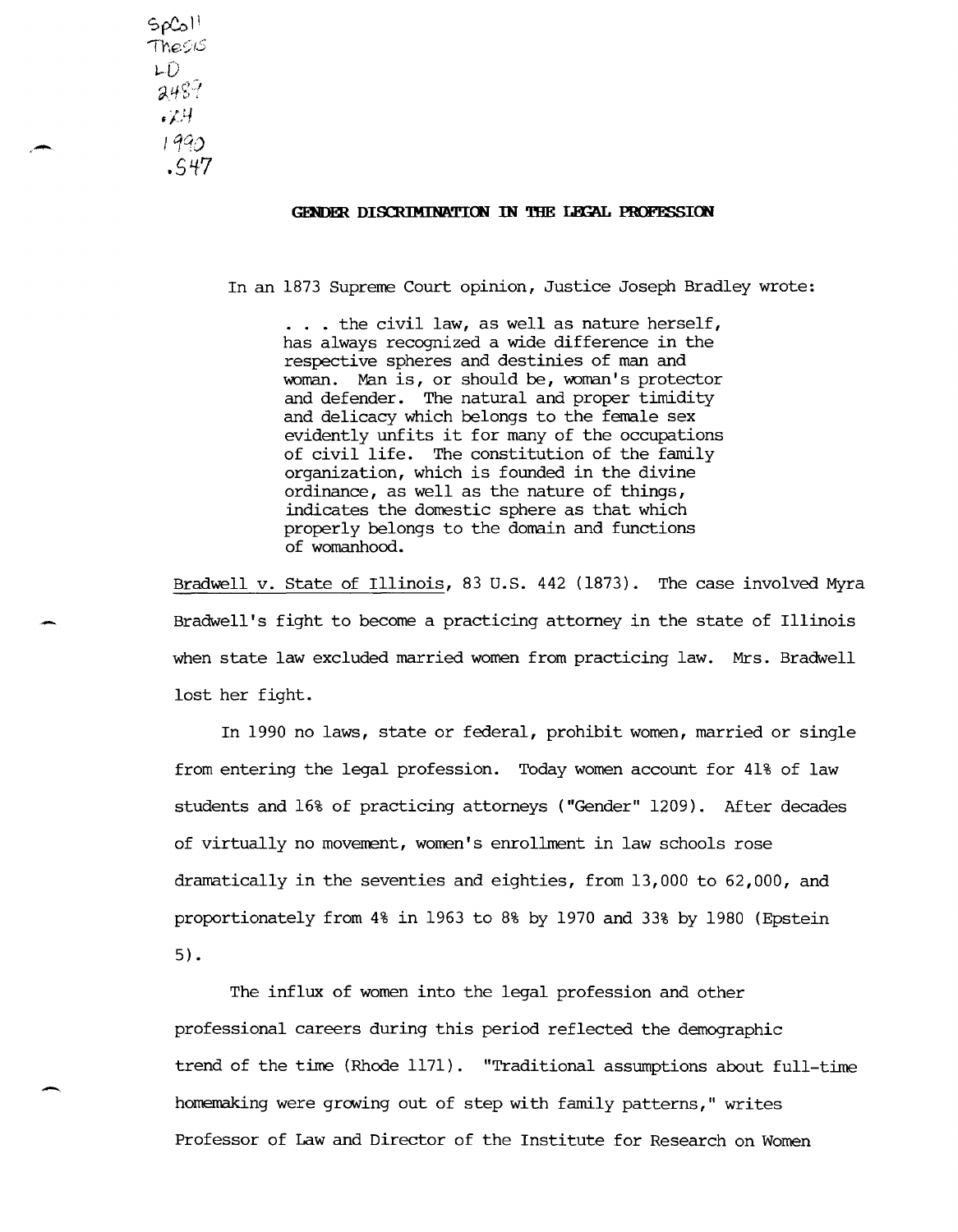and Gender, Deborah L. Rhode (1176). According to Rhode, at the turn of the century life expectancy for a woman was 48 years and the average woman could only anticipate living 10 to 15 years after her last child left home (1176). By the 1960's life expectancy had increased to 73 years and with the decline in birth rates due to oral contraceptives, the average mother could spend as much as two-thirds of her adult years with no children under age 18 (Rhode 1176). Another factor in women's increasing employment aspirations was the lack of marital stability; women could no longer build their entire lives around their marriages (Rhode 1176). It became necessary for many women to become selfsupporting, and in era when the Equal Rights Amendment and a social revolution were at the forefront, the legal profession became the obvious choice for many women seeking professional careers.

-.

-

However, The dramatic number of women entering the legal profession has not necessarily made their situation better. Author Carrie Menkle-Meadow writes in "The Comparative Sociology of Women Lawyers: The 'Feminization' of the Legal Profession":

> Since the 1970s women have entered the legal profession in dramatic numbers, but the entrance of women into the profession has come at a time when the profession in general has been growing. Women for the most part entered the profession without displacing men and therefore without disturbing the male dominated power structure (901).

In fact, even in 1988 women still only represent approximately 8% of the partners in major firms (Repa 75). Women are moving into the profession in greater numbers but are not attaining the positions of greatest power, prestige and economic reward (Rhode 1163). The median income of women 10 years out of law school is 40% lower than men, and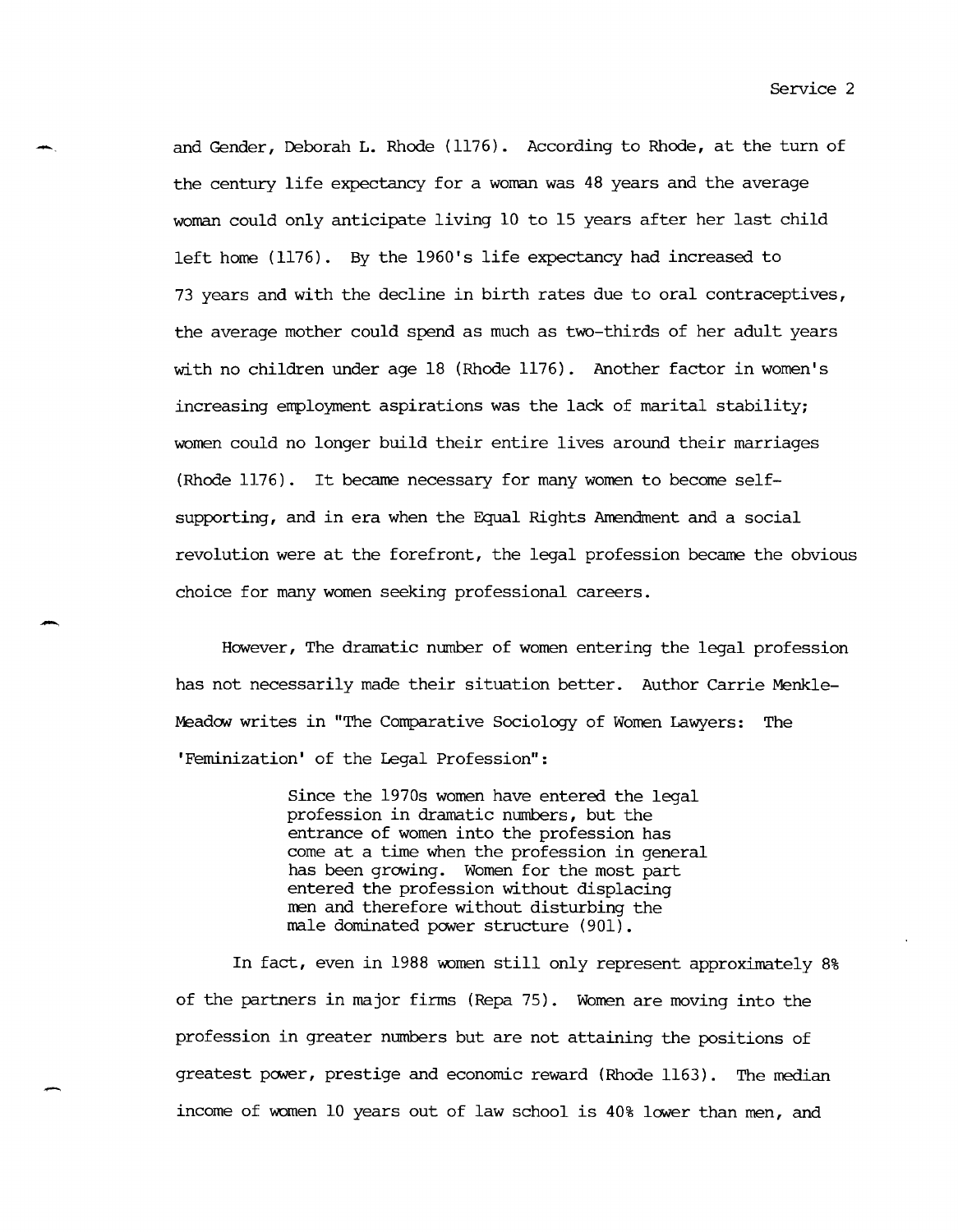women are less likley to be partner, married, or have children (Wald 75). "OVerall," states Judge Patricia Wald of the United States Court of Appeals for the District of Columbia, " . . . female attorneys in the mid 1980s were less than half as likely as male attorneys to be partners in a firm, earned approximately 40% less than men, and were disproportionately represented in low prestige specialties" ( Wald 75).

WOmen attorneys are also disproportionately represented among the unemployed, part-time employed and underemployed (Menkel-Meadow, "Comparative" 901). While private and corporate practices are more lucrative in this country, women outnumber men in federal and state goverrunent positions. Twenty-one percent of women attorneys work in government positions compared to twelve percent of men (Menkle-Meadow, "Comparative" 909).

One should also note that these problems are even greater for black women who face double discrimination. Northwestern University Law Professor Joyce Hughes contends that, ""The profession is dominated by white males, so white females represent at least their mothers or their wives or their daughters. We [black women] don't have that kind of leverage to get even that authority" (Burleigh 65).

In general women in the legal profession are also more dissatisfied with their careers overall than men. A 1989 survey on job dissatisfaction in the profession reported in Barrister found the following (Hirsch 23-24):

### Table 1

#### **JOB SATISFACTION**

|      |                                      | Private Practice |           | Corporate Counsel |           |
|------|--------------------------------------|------------------|-----------|-------------------|-----------|
| بمحر |                                      | Males            | Females   | Males             | Females   |
|      | Satisfied or neutral<br>Dissatisfied | 86%<br>14        | 71%<br>29 | 86%<br>14         | 84%<br>69 |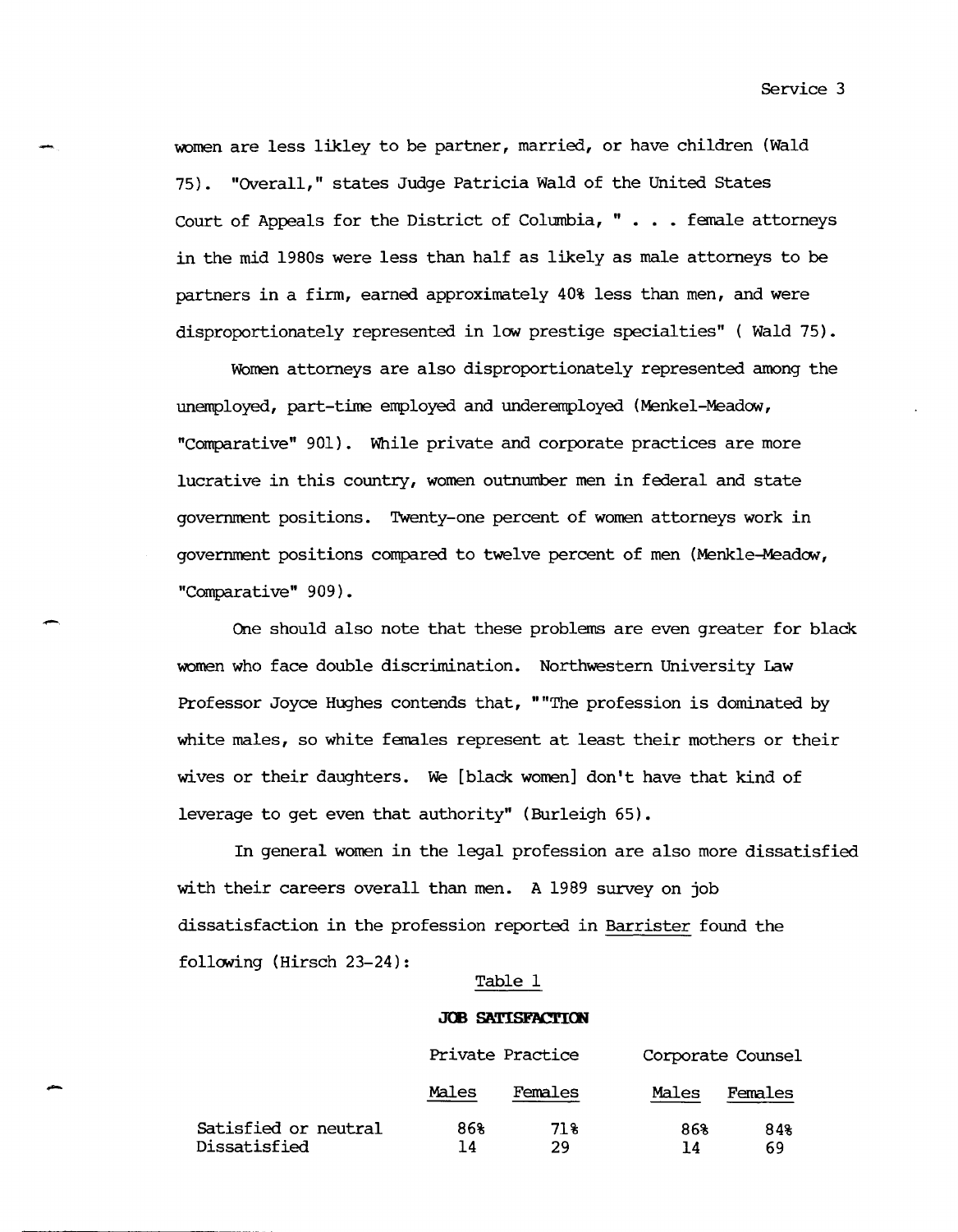# - Table 2

#### JOB SATISFACTION: PRIVATE FIRMS

|                  | Male |      | Female |      |
|------------------|------|------|--------|------|
|                  | Sat. | Dis. | Sat.   | Dis. |
| Partner          | 88%  | 98   | 84%    | 15%  |
| Senior Associate | 84   | 13   | 74     | 25   |
| Junior Associate | 77   | 19   | 57     | 40   |
| Solo             | 77   | 18   | 75     | 21   |
| All              | 83   | 13   | 69     | 29   |
|                  |      |      |        |      |

The researchers concluded that, "We find that women experience less of the positive and more of the negative work environmental factors. The result is greater dissatisfaction," (Hirsch 25).

In general, most of the overt and severe discrimination women lawyers faced in the work environment in the past is gone. For women who - pioneered the field such as Myra Bradwell, the treatment women receive might even seem tame. The responses women get today vary from firm to firm, client to client, ranging from reception to rejection but all with a high component of ambiguity (Epstein 21). The fact is that, however subtle the difference, there is a difference in the treatment of men and women within the profession. Discrimination still exists. A recent American Bar Association study on women in the profession concluded that: 1) Women in the profession still must face both overt and subtle bias; 2) there is a lack of upward mobility for women in the profession; and 3) there should not be "'a sense of complacency that the sheer numbers of women entering the profession will eliminate barriers to their advancement, " (Kaye 119).

The discrimination women face in the legal profession begins in law school and is follows them throughout their careers as they are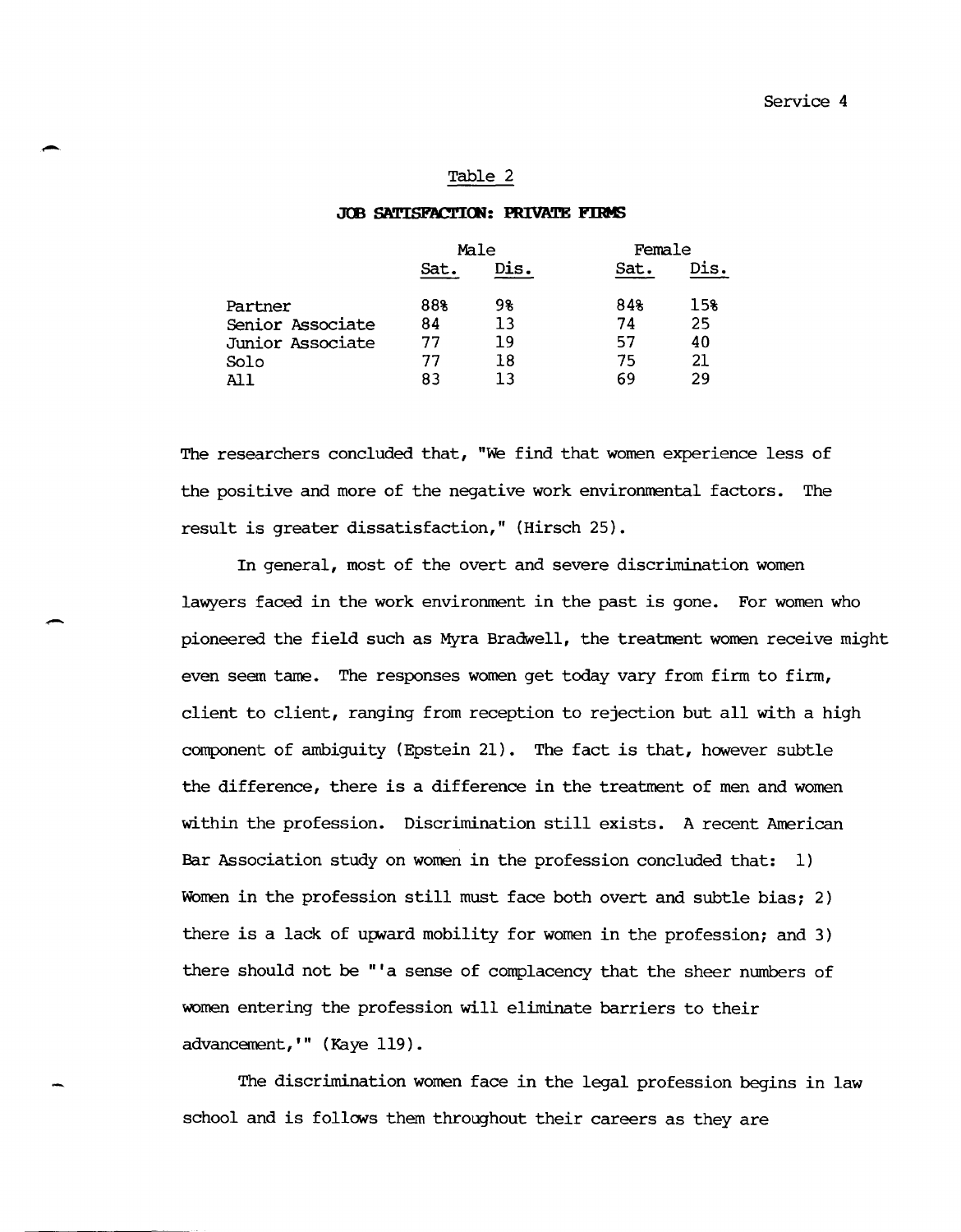Service 5

stereotyped by colleagues and clients, as they are forced to walk a tightrope between family and career and as they are consistently denied the upward mobility available to male attorneys.

# I. **law School**

-

WOmen get their first tastes of the gender bias in the profession in law school. It was not even until 1972 that all accredited law schools admitted women (Rhode 1173). And many female students feel that women are still treated as second class citizens in the classroom (Moss 51).

Although the most obvious form of discrimination is sexual harassment, law school professors have many subtle ways of preventing women from participating including sexist or sexual jokes in class, not calling on women, using all male pronouns in classroom hypotheticals and using fact patterns that focus on predominately male experiences such as football and auto racing (Czapanskiy 138). Male students can also prevent women from participating by making sexually oriented comments, belittling their opinions, and preventing women from joining them in study sessions.

WOmen are almost twice as likely never to volunteer in class (Moss 52). Part of the problem is that women in law school are in a system created by men for men and predominately run by men. Women are forced to accommodate to the system rather than the system accommodating to women.

Many women have difficulties with the Socratic method in which most law school classrooms are conducted. One Harvard student queried, "'Why teach only in a combative way when the actual work of lawyering involves cooperation, negotiation, settlement and management?'" (Wald 75). Women are at a disadvantage in this system because in general they speak with more hesitancy than men. Where a man would state "It's cold in here," a woman would be more likely to say "It's cold in here, isn't it?" (Moss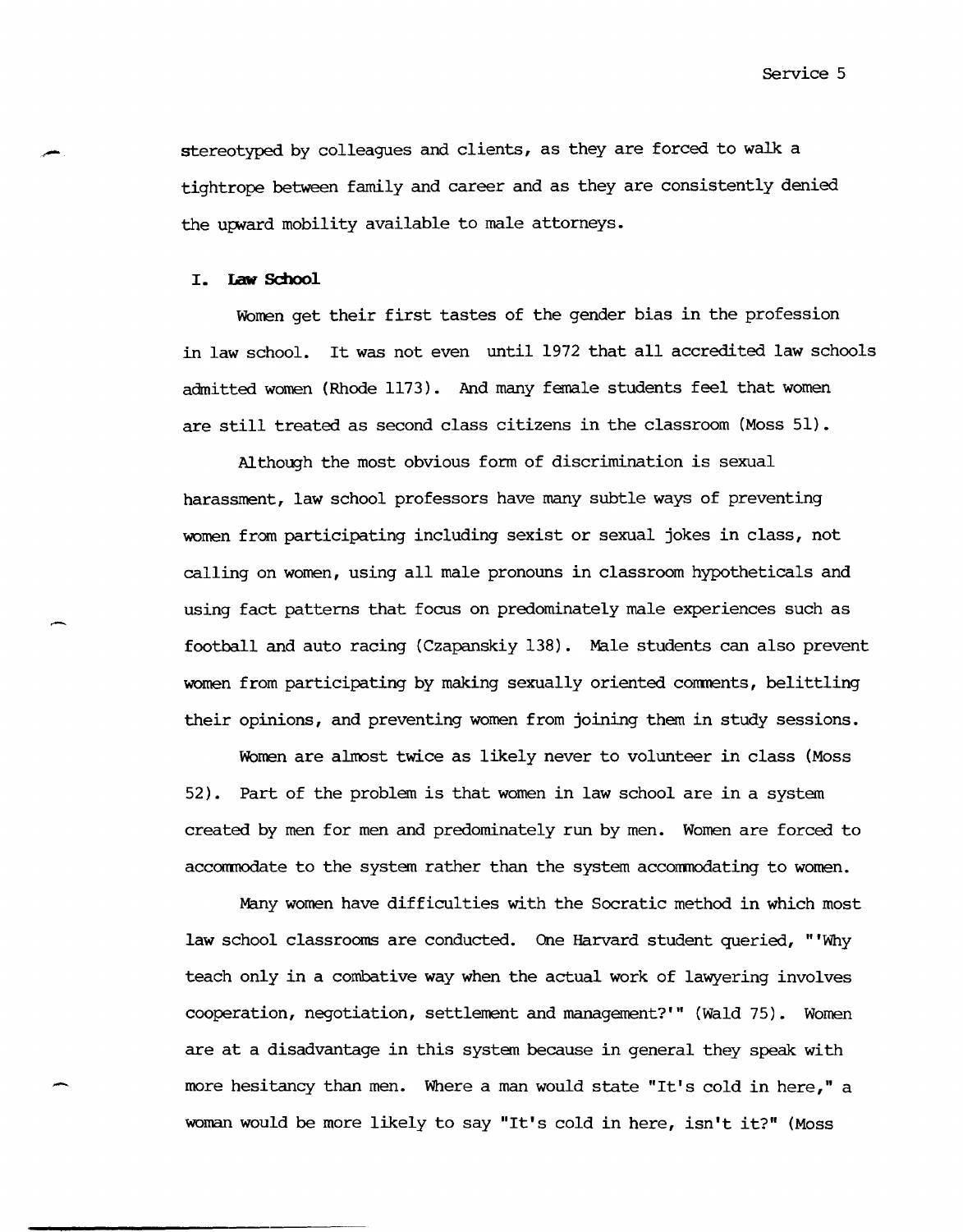52). A woman would also be more likely to begin a statement with an apology such as "Maybe I'm wrong, but  $\ldots$ ," (Moss 54). Bernice Sandler, director of the Project on the Status and Education of Women for the Association of America Colleges concludes that, "'In law school, the forceful way of talking is the valued way of speech, so those speaking more hesitantly are more likely to be viewed as less intelligent, less sure of themselves, **'"** (Moss 54).

Law schools also reflect the gender bias of the legal profession in their treatment of women professors. Women law school professors face exactly the same kinds of discrimination that women attorneys face, i.e. low pay, underrepresentation, and the lack of upward mobility. Women professors must fight to become tenured as women attorneys fight to become partners. In a 1988 study Debra Cassens Moss found the following numbers of women in tenured positions in the country's top law schools (53):

| School               | women/positions |
|----------------------|-----------------|
| U.C. Berkely         | 3/44            |
| U.C.L.A              | 5/36            |
| U. of Chicago        | 0/22            |
| Columbia U.          | 5/42            |
| Cornell              | 1/27            |
| Duke                 | 4/31            |
| Georgetown           | 6/46            |
| George Washington U. | 3/35            |
| Harvard              | 5/56            |
| U. of Illinois       | 1/19            |
| U. of Michigan       | 1/39            |
| U. of Minnesota      | 1/39            |
| New York U.          | 7/53            |
| Northwestern         | 4/38            |
| U. of Pennsylvania   | 1/22            |
| u.s.c                | 2/26            |
| Stanford             | 2/36            |
| U. of Texas          | 5/49            |
| Vanderbilt           | 2/23            |
| U. of Virginia       | 2/42            |
| U. of Wisconsin      | 3/42            |
| Yale                 | 2/34            |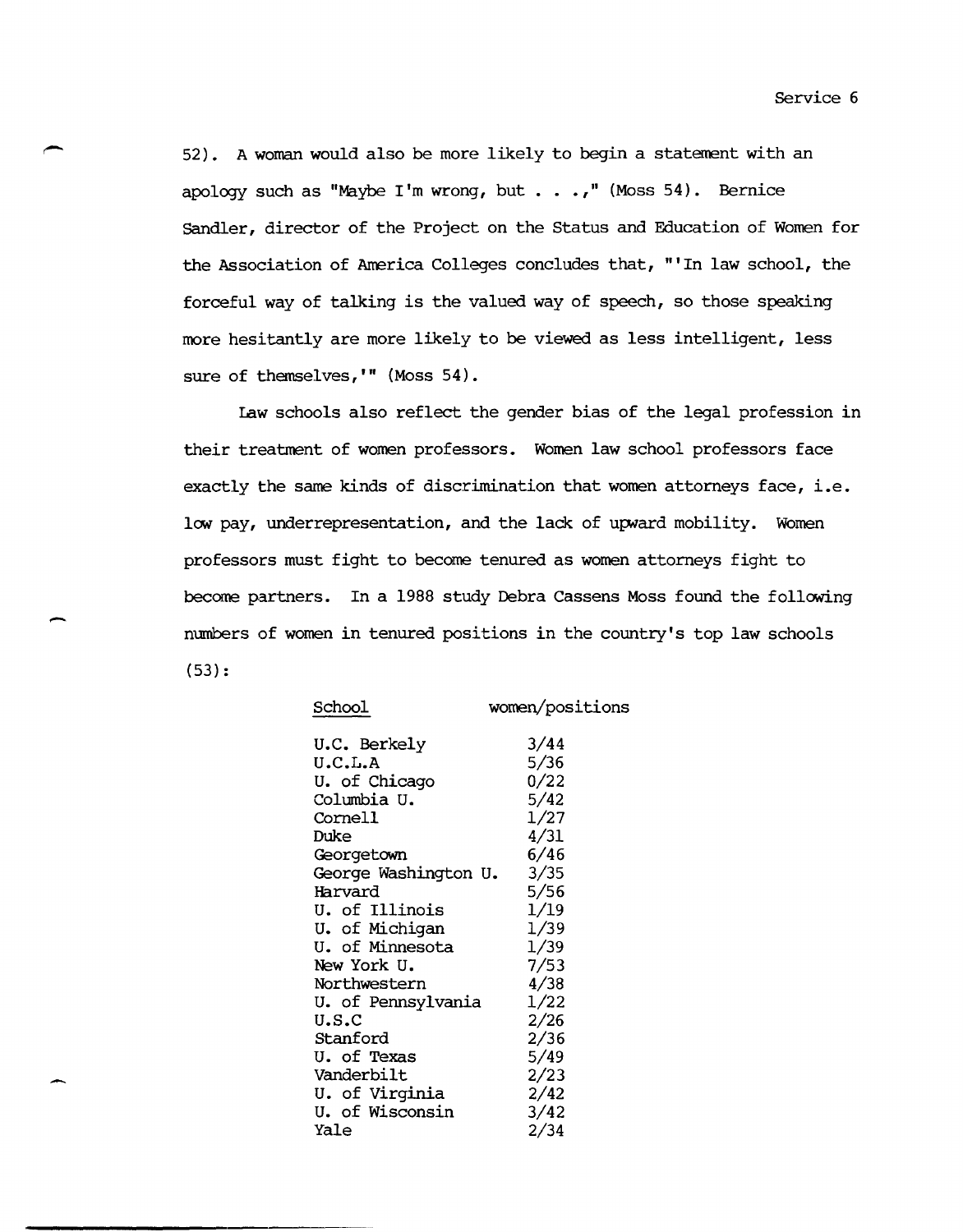Service 7

As late as 1987 women students have reported going through their law school career without having one woman professor (Wald 75).

WOmen professors also report that scholarship in areas of concern primarily for women is undervalued by other faculty members (Moss 52). Gender discrimination and sexual harassment are not considered serious subjects in most law schools although the subject material could prove vital for many female students.

The treatment women law students receive by male professors, the treatment they see women professors receive, the lack of female role models/authority figures to provide guidance, and the lack of credibility given to legal issues of importance to women, just foreshadow of the treatment they will receive when they enter the profession.

### **II. stereotype**

-

,-

The first barrier women must face in the profession is being stereotyped. Even in 1990 women are perceived by many to be the weaker sex. They are characterized as being less assertive, more emotional and less competent than their male counterparts. This is not just a problem women have with colleagues, but also with clients. The stereotype of an attorney is the competent, aggressive male, and it is very difficult for many women to fit that mold.

Deborah Rhode contends that women face a "double bind":

. . . gender stereotypes remain remarkably resilient. Females aspiring to non traditional or high status positions remain subject to a familiar double bind. Those conforming to traditional characteristics of femininity are often though lacking the requisite assertiveness and initiative, yet those conforming to a masculine model of success may be ostracized in work settings as bitchy, aggressive and noncooperative.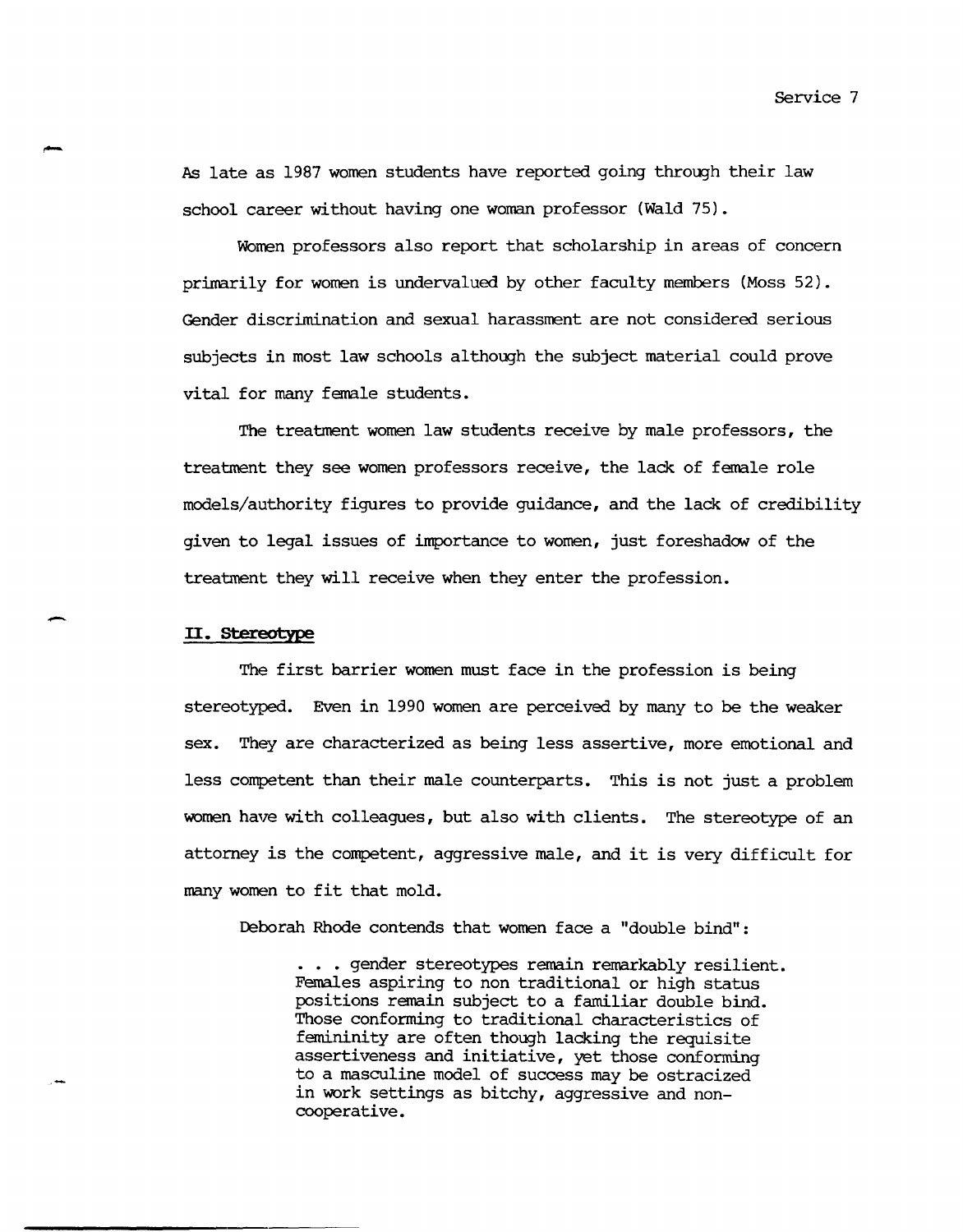Women continually must prove themselves to colleagues, judges and clients. Lynn Hecht Schafran, Director of National Education Program to Promote Equality for Women and Men in the Courts, has found this to be especially true in litigation:

> Because the status set' litigator male' still is operative, it is assumed that every male attorney will be able to do his job. The surprise comes when he proves ineffective. With a female litigator, the assumptions are reversed. The surprise comes when it is realized how competent she is (38).

#### **III.** Motherhood **v. Career**

-

The most formidable obstacle to women's advancement in law firms is having children (Wald 78). If women want to have children, they usually have to bear them, and, in our culture, they most likely will be the primary caregiver for those children (Wald 78).

Having children takes a serious toll on a woman attorney's career. It takes about seven years to become a partner which requires a primary commitment to one's career, and thousands of billable hours, during the best years of fertility (Menkle-Meadow, "Comparative" 905). Taking time out or working flexible work schedules put women on the "Mommy Track," that will at least delay, and possibly forego, the hope of making partner (Brown, 89). Flex time, part-time and job sharing schedules are not even an option in many firms, and in most firms a woman must be well in the door before they are an option she could choose (Kaye 122).

Most managing partners of firms are vary wary of flexible work schedules. After all, most managing partners and others within the decision making structure of firms are men. They never had an option of a flexible work schedule and feel that woman who fit in should "tow the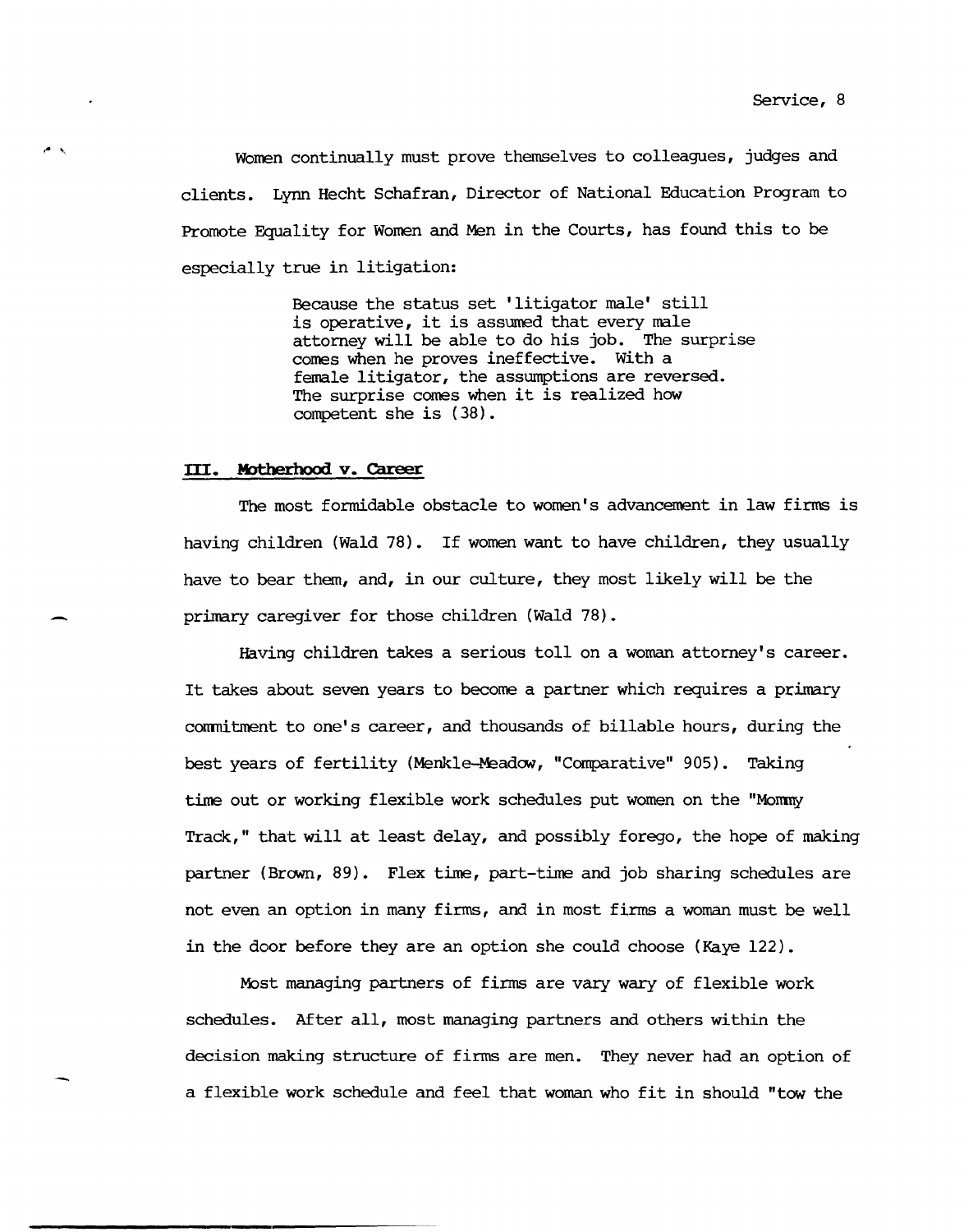Service, 9

line" as well.

 $"$ 

In a way flexible work schedules (the "Monmy Track"), however detrimental they may be to a woman's career, discriminate against men because it is more acceptable for a woman to opt to work part-time to be a "rnonmy" than for a man to have a flexible work schedule to stay home with the children. Law firm work schedules were established by men who dominated the "public" commercial spheres of life and who had wives at horne to dominate the more "private" domestic spheres. And in 1990, although those very spheres have become interconnected and intermingled for men and women, work schedules and the expected commitment to work in law firms are based on those principles. It does not make sense that flexible work schedules are considered a "woman's issue" and have become entangled in gender discrimination battles when they could benefit all employees (Menkle-Meadow, "Exploring" 296).

All working mothers face problems in dealing with a career and a family, but they become more dramatic in this intensely competitive profession that is so highly demanding of commitment and time (Epstein, 7) • Sixty hour work weeks, travel and high levels of stress are not unusual for many attorneys.

WOmen face an additional burden and additional discrimination at home. In our society even though women have entered the workforce with men, men have not entered the arena of household drudgery. Most women still perform about seventy percent of the household tasks in an average horne (Rhode 1183). Employed wives spend twice as much time on domestic activities as husbands, and, when paid labor and domestic labor are combined, employed females average two hours of more work per day than employed males (Rhode 1183).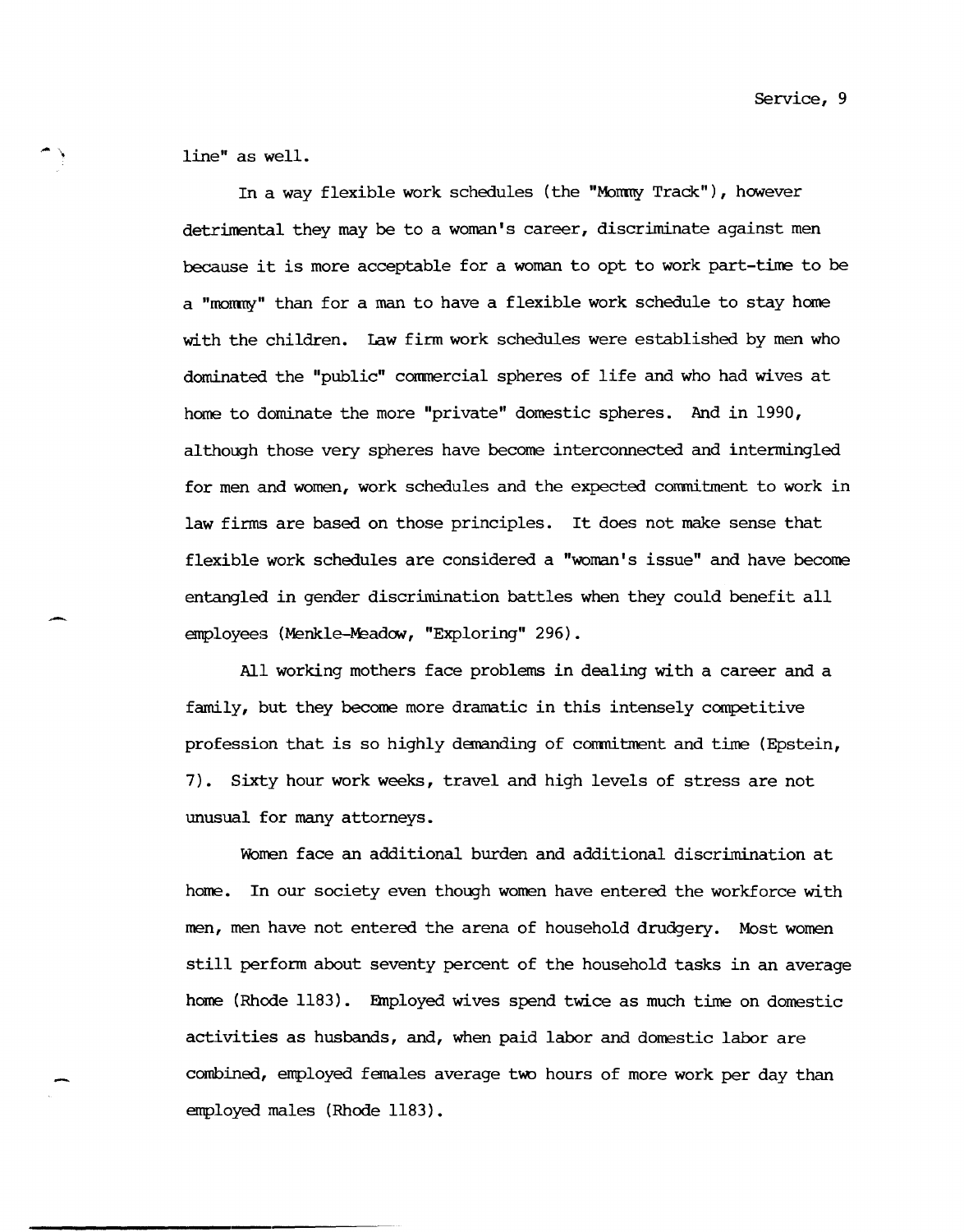Although they may do less around the house, men, too, find it difficult to find a balance and to separate the spheres of work and family life. However, men tend to let their work intrude on family life while women tend to permit (or feel forced to permit) family life to intrude on work (Chambers 253). The reality in our culture is that women bear the vast majority of family obligations, and women lawyers do so in an occupational environment designed by and for men. The result is that most women attorneys with children must choose between compromising their caretaking values to dedicate more time to their career or compromising their career goals to dedicate more time to their children (Rhode 1185).

Many women in the sixties and early seventies sacrificed having children to have a career and to fit in with their male colleagues. They chose the life of a workaholic to find that, yes, they could find a job, but that it was something else to become a "real insider", a real part of the decision making structure (Kaye 120). Many have succumbed to the killing pressure of "trying to be a first rate lawyer, first rate wife and the best mother on the block," (Wald 78) and have either dropped out of the profession entirely or sought legal work traditionally deemed appropriate for women [i.e. specializing in jobs offering more predictable work schedules and less travel] (Kaye 120). It leaves women attorneys in the nineties searching for some kind of balance--maybe the only solution is for men to shoulder more of the domestic burden.

# IV. **Lade of Upwani Mobil i ty**

-..

As previously noted the issue of motherhood is the biggest impediment to women in their climb up the partnership ladder, but there are other obstacles for women due to gender bias.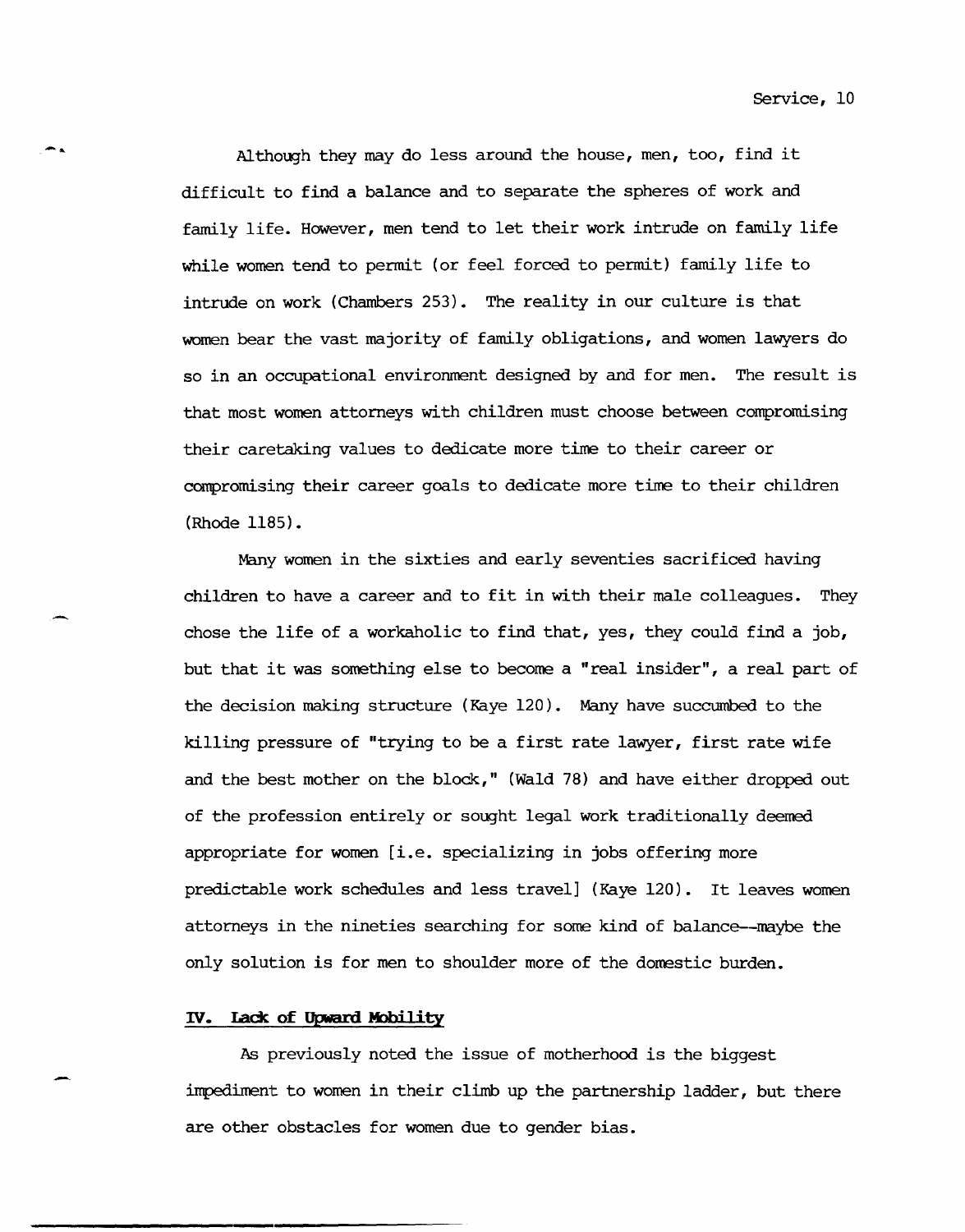One significant problem women face is a lack of role models. Part of the secret to success for many young attorneys in larger firms is having a mentor or someone with influence to help guide their careers. Although the percentage of women law students has grown rapidly in recent years, the mnnber of women lawyers practicing for more than a decade is relatively few (Czapanskiy 14). Older attorneys looking to take someone under their wings will be more likely to pick someone like themselves, and, since older lawyers are mostly men, their proteges are also usually men (Blodgett 57).

Women also suffer substantial disadvantages in "rainmaking," bringing in new, big-money clients, which is crucial for success in many firms (Wald 77). One reason women tend to have fewer business contacts in upper corporate echelons is because there are few women in those ranks to channel business to them (Wald 77). Also women are usually excluded from "private" social and athletic clubs in which many male attorneys make client contacts and "network." In essence, women are more likely to win over clients by their professional reputations than by their golf games (Repa 70). Rainmaking is especially difficult for women with families who cannot spare the "after hours" time to wine and dine prospective clients.

Women face what has been termed a "Glass Ceiling" (Kaye 120). They can see the top, the partnerships, the financial rewards, etc., but there is an invisible barrier that prevents them from reaching it.

#### V. LEGAL RESPONSE

-~

-

Obviously there are many forms of discrimination that remain in the legal profession, and it has become increasingly apparent that conventional legal strategies are not broad enough to prevent them.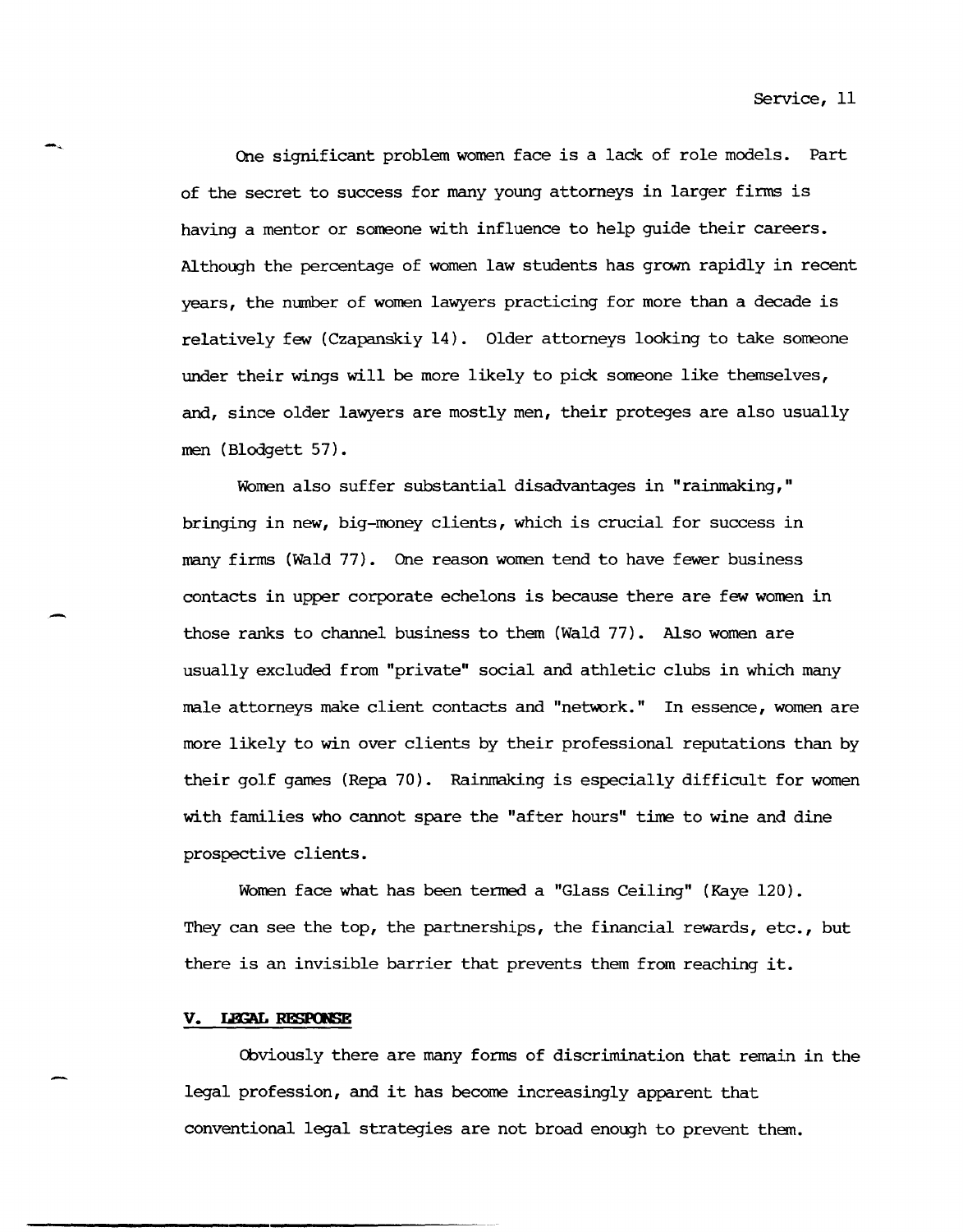Service, 12

Equal employment legislation and current case law seem to be effective at getting more women into the profession, but even Supreme Court Justice Sandra Day O'Connor admits, " ... the Equal Protection Clause of the 14th Amendment has proved a formidable weapon against statutes that discriminate on the basis of gender. But, as we have seen, women's equality under the law does not effortlessly translate into equal participation in the legal profession" (9).

-.

--

The standard approaches used in fighting overt gender discrimination, and discrimination in general, have been the Equal Protection Clause of the 14th Amendment, Title VII of the Civil Rights Act of 1964, and E.E.O.C. and affirmative action guidelines. They have barred intentionally discriminatory practices especially in the areas of hiring and compensating employees. However, it is very difficult to determine how successful this conventional equal opportunity framework has been. The increase of women in the profession could have been due to governmental intervention, but it could have been due to the growth of the profession in general over the last two decades and/or the changes in societal attitudes toward women (Rhode 1193). Most likely it is a combination of the three, but there is no concrete evidence to show to what extent conventional legal methods have actually helped.

The fact remains that: 1) there is a tremendous wage gap that persists despite the law (Abella 187) and women in 1990 are still only making approximately 66¢ to every dollar made by a man (Brown 85); 2) women are disproportionately represented at the bottom of the professional hierarchy (Menkle-Meadow, "Comparative" 902); and 3) as more women cluster into those available positions it creates an oversupply which in tum contributes to an even lower pay rate (OlsheveSki 239).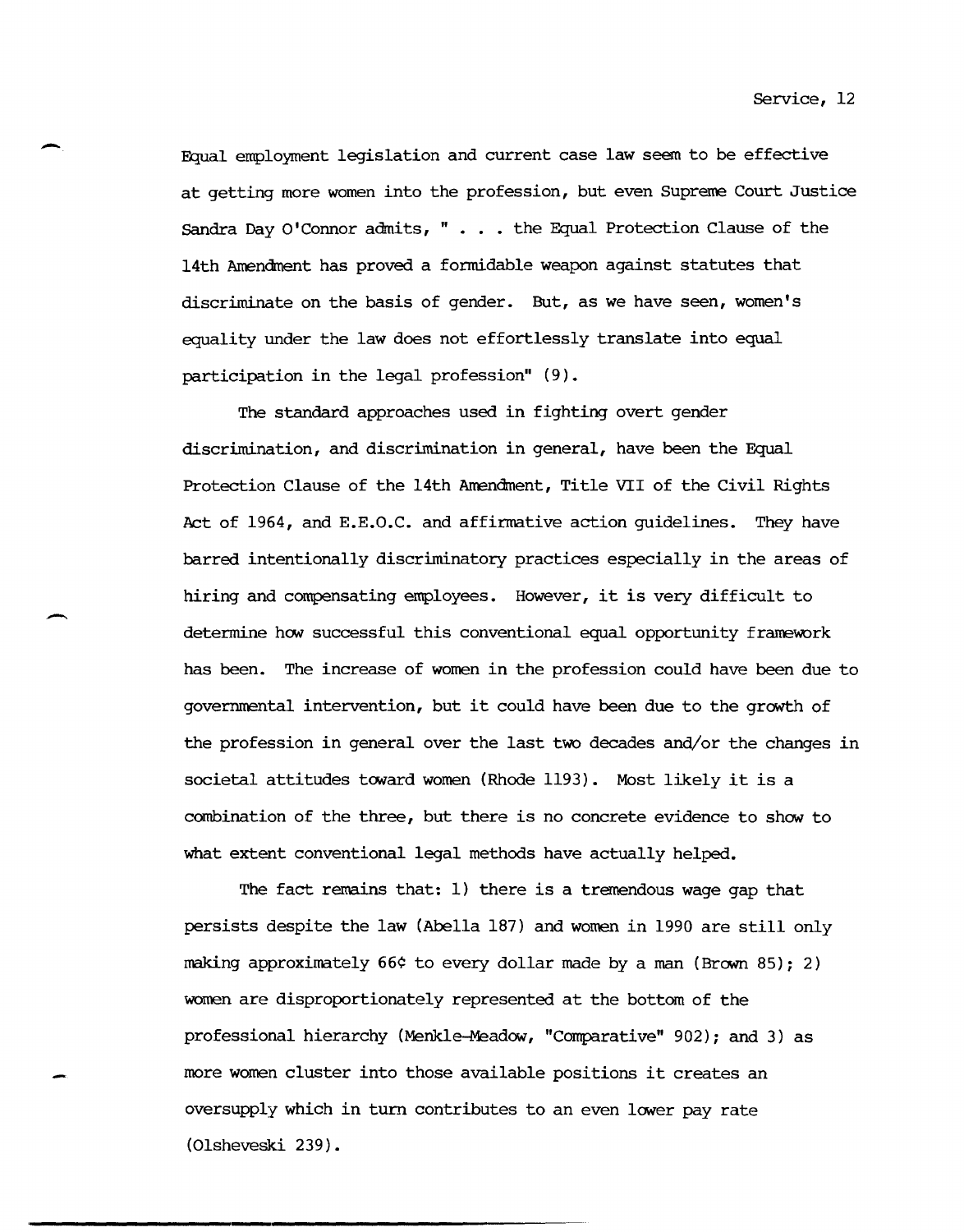catherine McKinnon, author of Feminist Discourse, Moral Values, am the Law: A Conversation, argues that the problem with the traditional, conventional equal protection doctrines are that they are designed by men who determine what the standards for women should be ("Gender" 1217). MacKinnon concludes that women will always come out losers as long as it is men who set the standards and determine what is equal ("Gender" 1217). One must take into account that, in this country, it is predominately men who make the laws, enforce the laws and determine if those laws and their enforcement are constitutional.

-

-

Equal treatment for women is not just about being employed and paid well, it is also about being accepted and being a true part of the profession, and many times women are prevented from becoming fully integrated by the structure of the profession and cultural attitudes about men and women (Epstein, 265). The traditional legal strategies have been used successfully to fight overt and intentional discrimination, but they have not confronted the deeper institutional and ideological forces that contribute to gender disadvantage (Abella 186).

Although there is a definite need for new legal approaches and new ideas to battle the subtle, deep-seated discrimination, the law will always be limited. Cynthia Fuchs Epstein, professor of Sociology and author of Women in Law, contends that it is not possible for all gender barriers to be removed by legal methods:

> There are barriers that are not to be remedied by legal action, but rather by informal means. They come from prejudices and stereotypes lodged in habits of thought, unstated agendas, informal verbal and non-verbal comnunication, and from the nature of the practice of law in this country: confrontational and combative. The barriers come from the culture of the society as a whole and the culture of the profession in particular, both of which create images of who the lawyer ought to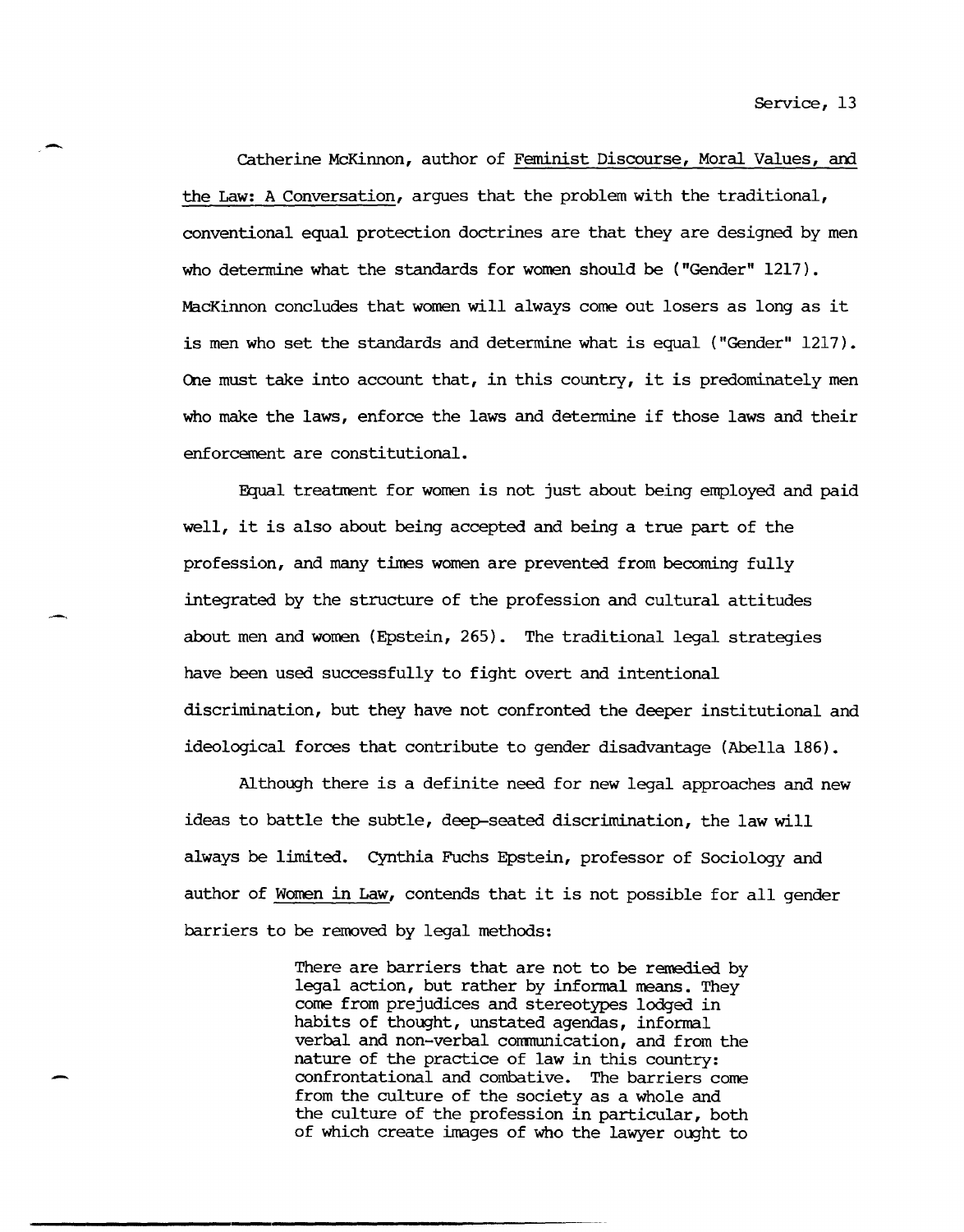be--and that is *male;* of what the work of law ought to be--and that is largely business; of how the work ought to be carried out--and that is with primary allegiance to work; and of where it ought to be carried out--and that is in a social environment associated with male preferences and habits, often club settings actually or symbolically restricted to men.

Of utmost importance to women's ultimate equality within the legal profession is the extent to which the patterns of social structure that cement the brotherhood of men and at the same time enforce the outsider role of women (266).

Women in law are bound by the restraints of the profession and by our society, and they cannot break free. In 1990 it is ultimately attorneys (as most legislators are lawyers) who make the laws and set the policy agenda for this country, yet women attorneys cannot break through the "glass ceilings" into the upper echelons of power and prestige to gain the power needed to change those laws and that agenda.

In Women and Law, Cynthia Fuchs Epstein also writes:

-

-

The dimensions of discrimination, its tonality, the consequences it has had for the patterning of women's experience in law, and the way it has changed and is changing are complex. Some practices have endured long after the formal rules that supported them. Today no law or Supreme Court ruling specifies that women are not full citizens or 'persons.' No rules prohibit married women from practice. Yet sexist prejudice remains as does the necessity for affirmative guarantees of women's rights to opportunities open to men (81).

Men have created legal strategies that exist now to fight gender discrimination. New strategies are needed so that women do have the same opportunities that are open to men, and who better to find them than the women who have been discriminated against. Perhaps the biggest bias against women in the legal profession, and all women in general, is that the culture and the profession do not allow women attorneys to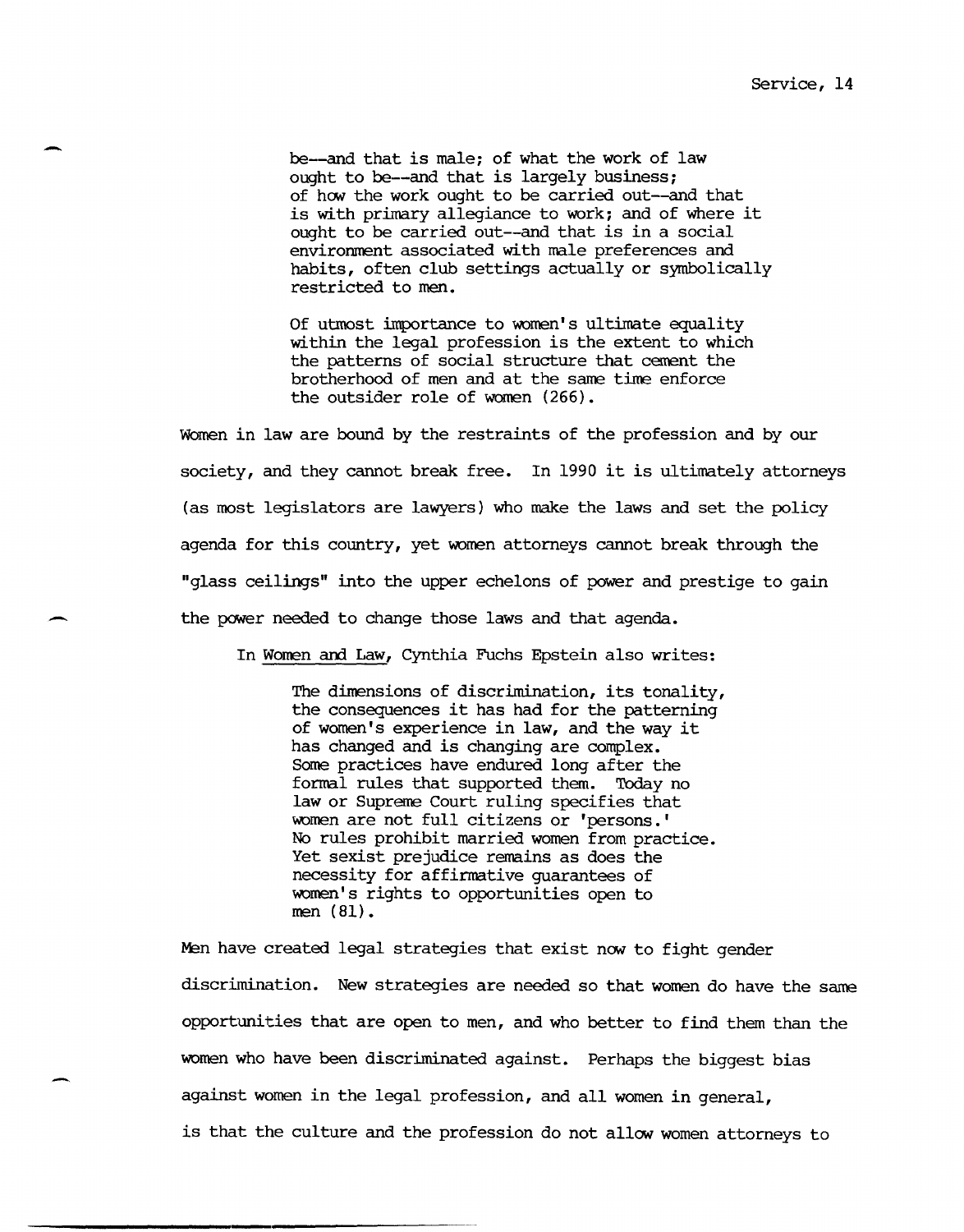rise high enough to contribute to the legal strategies of fighting gender bias.

# **Conclusion**

-

-

-

WOmen have made great strides in the legal profession within the last thirty years. In 1990 it would be unacceptable for a Supreme Court Justice to write in an opinion that women belong in domestic spheres and not in the legal profession, and at least today there would be a woman of his rank to challenge him. However, women cannot become complacent about how far they have come within this profession and hope that time will solve these problems. After all, it did take well over a hundred years after the Bradwell decision to get just one woman in the Supreme Court.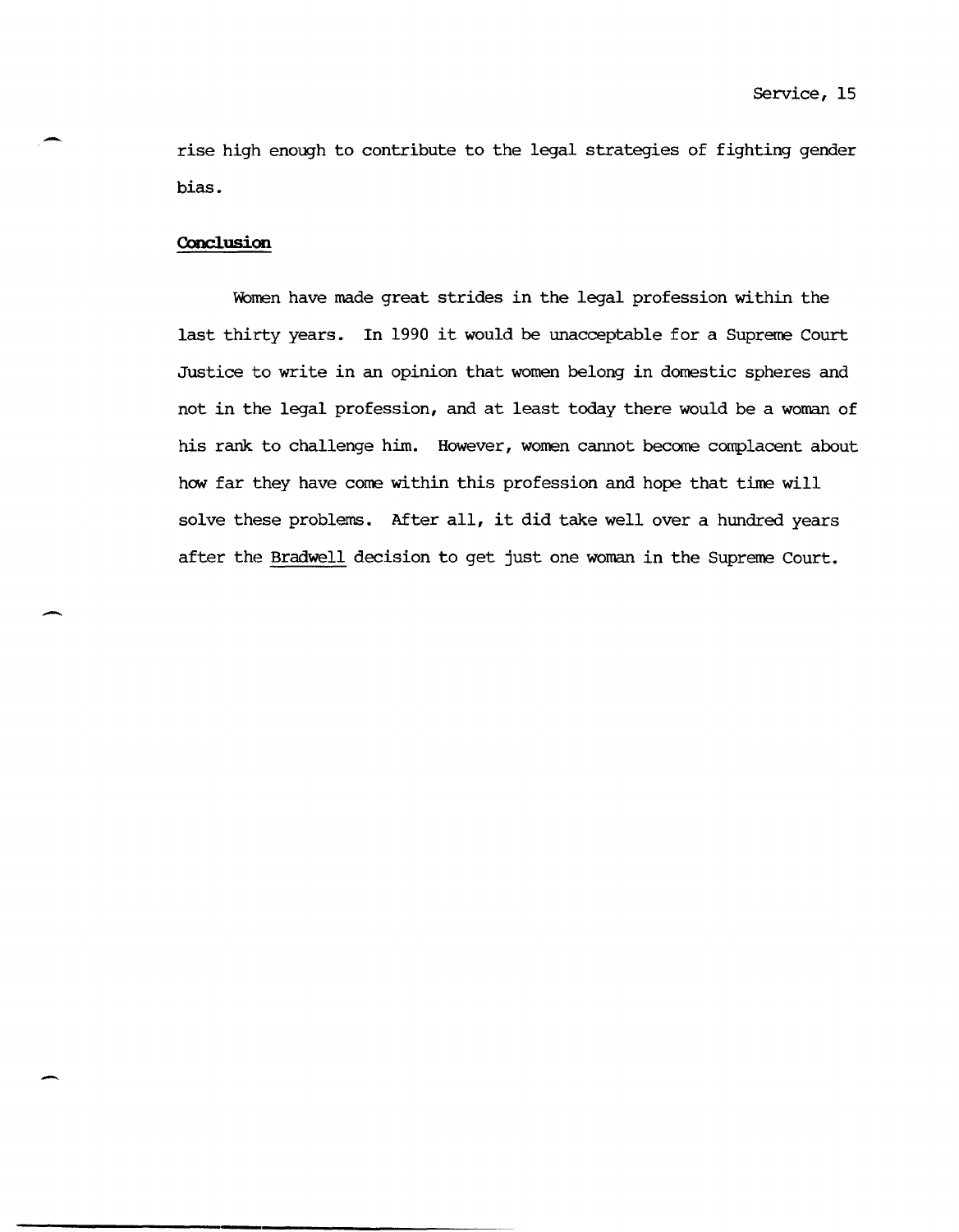#### **WORKS CITED**

- Abella, Rosalie Silberman. "Employment Equity." Manitoba. Law Journal 16 (Spring 1987): 185-201.
- Blodgett, Nancy. "Whatever Happened to the Class of 1981?" ABA Journal (June 1, 1988): 56-60.

Brown, Scott, Melissa Ludtke and Martha Smilgis. "Onward Women!" Time 34 (June 1, 1998): 80-89.

- Burleigh, Nina. "Black Women Lawyers, Coping with Dual Discrimination." ABA Journal (June 1, 1988): 64-68.
- Chamber, David L. "Accoroodation and Satisfaction: Women and Men Lawyers and the Balance of Work and Family." Law and Social Irquiry: Journal of the American Bar Foundation 14 (Spring 1989): 251-287.
- Czapanskiy, Karen B. and Jana B. Singer. "Women in Law School: It's Time
- for More Change." Law and Inequality 7 (November 1988): pp. 135-146. Epstein, Cynthia Fuchs. Women in Law. New York: Anchor, 1983.
- "Gender, Legal Education, and the Legal Profession: An Empirical Study
	- of Stanford Law Students and Graduate." Stanford Law Review
	- 40 (May 1988): 1209-1290.

 $\overline{a}$ 

- Gilligan, Carol. In a Different Voice. Cambridge, Massachusetts: Havard University Press, 1982.
- Hirsch, Ronald Leslie. "Will Women Leave the Law." Barrister 16 (Spring 1989: 22-25.
- Kaye, Judith. "Women Lawyers in Big Firms: A Study in Progress Toward Gender Equality." Fordham Law Review 57 (October 1988): 111-126.
- Menkel-Meadow, Carrie. "Exploring a Research Agenda of the Legal Profession: Theories of Gender and Social Change." Law and Social